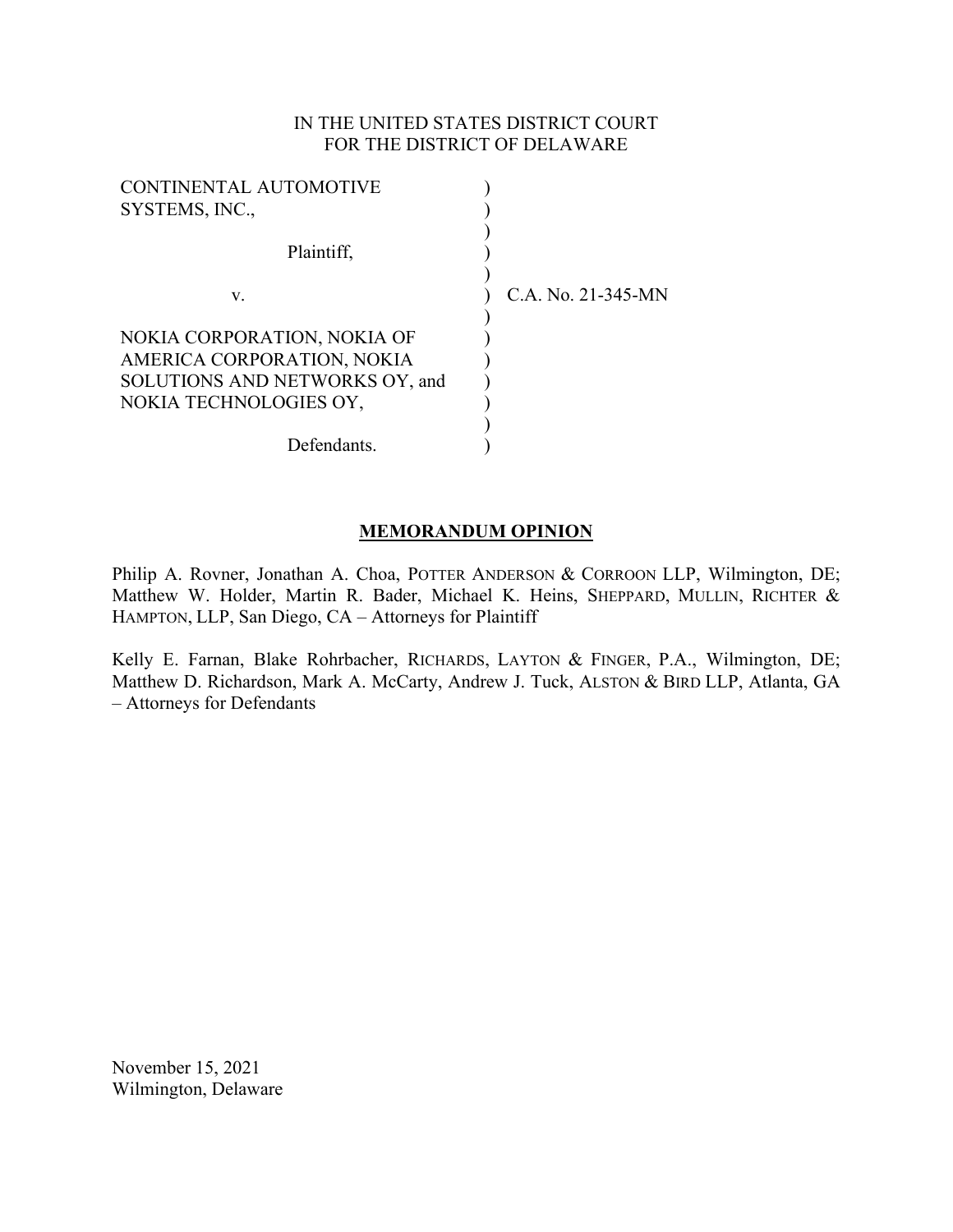**NOREIKA, U.S. DISTRICT JUDGE:**

Before the Court is Plaintiff Continental Automotive Systems, Inc.'s ("Continental") Motion to Remand this case to the Delaware Court of Chancery pursuant to 28 U.S.C. § 1447(c) and for an award of attorneys' fees and costs. (D.I. 5). Defendants Nokia Corporation, Nokia of America Corporation, Nokia Solutions and Networks Oy, and Nokia Technologies Oy (collectively "Nokia") oppose remand and the award of Continental's attorney's fees and costs. (D.I. 9). For the reasons set forth below, Continental's motion will be granted-in-part and deniedin-part, and this action will be remanded to the Delaware Court of Chancery.

### **I. BACKGROUND**

Continental is a "provider of cutting-edge automotive components, including gateway products, telematics control units (TCUs), network access devices (NADs) and other devices that use telecommunications technology" and implement various cellular standards. (D.I. 1-1, Ex. A, ¶¶ 1, 7). Nokia claims to own certain patents that are essential to cellular standards adopted by various standard-setting organizations ("SSOs"). (*Id.* ¶ 4). Patents that are essential to a given standard are referred to as standard-essential patents or SEPs. Continental alleges that Nokia's patents are "subject to the express and voluntary promises Nokia made to the relevant SSOs pursuant to their Intellectual Property Rights ("IPR") Policies. (*Id.* ¶ 5). Such IPR Policies all require Nokia to license its alleged SEPs to any user of the standard that requests a license, and [to] do so on [fair, reasonable, and non-discriminatory ("FRAND")] terms and conditions." (*Id*.)

Continental has been seeking a license on FRAND terms from Nokia since 2017. (*Id*. ¶ 8). After failing to come to an agreement, on January 25, 2021, Continental filed a breach of contract action in the Delaware Court of Chancery alleging that Nokia refused "to license [SEPs] relevant to the 2G, 3G, and 4G cellular standards to Continental and its suppliers on [FRAND] terms." (*Id.*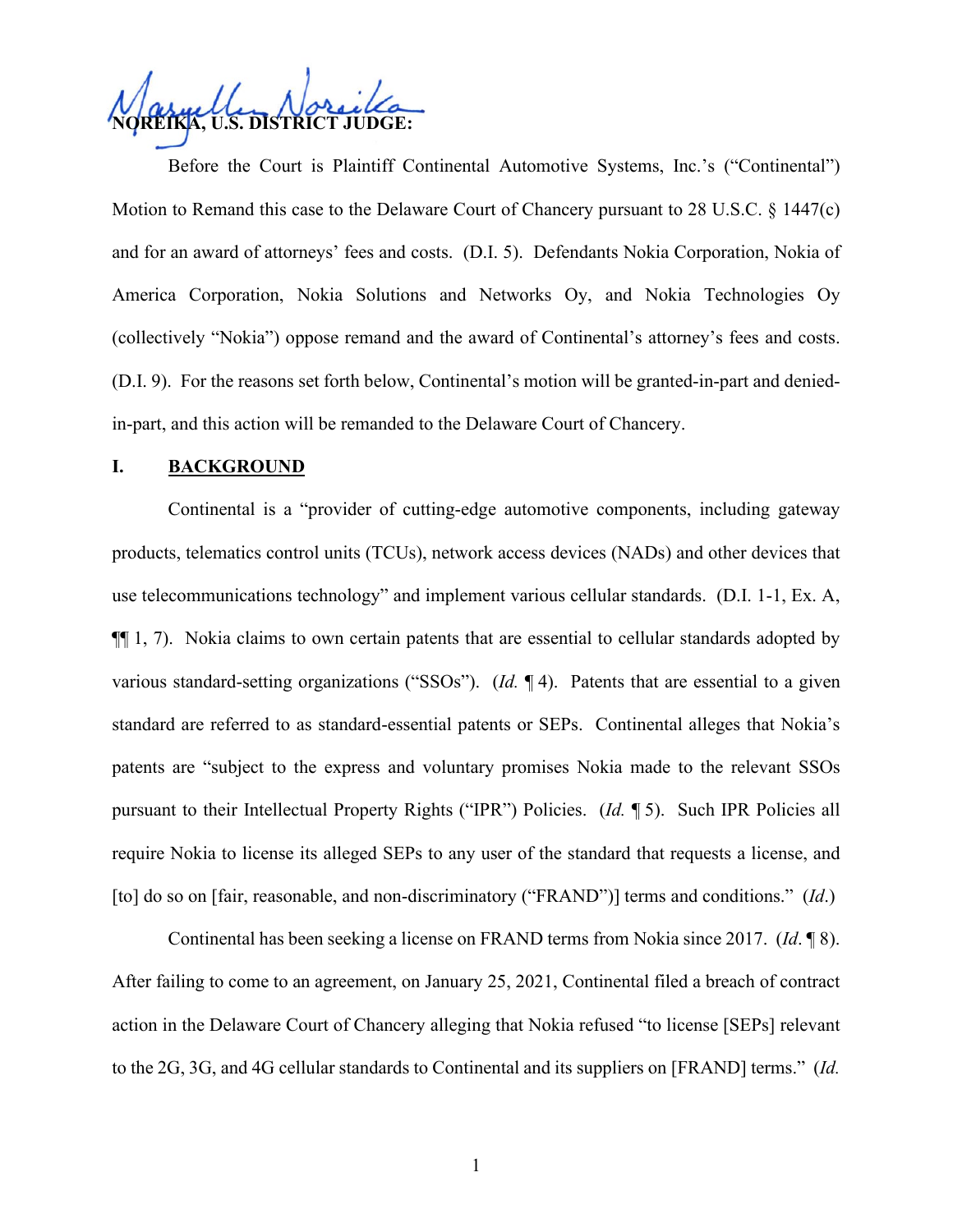¶ 1). Continental alleged that "Nokia has been targeting Continental customers," "demand[ing] non-FRAND rates, and threaten[ing] patent infringement lawsuits and injunctions" against Continental customers. (*Id*. ¶ 48). Continental alleged that Nokia has engaged in "misbehavior" and has "attempted various half-measures in an effort to create the misleading impression that it was willing to deal with Continental and other suppliers." (*Id*. ¶¶ 50-51). It was not until September 2020 that Nokia offered Continental a "partial direct license to Nokia's SEPs" but the offered terms were "still deficient and non-FRAND in numerous respects." (*Id*. ¶ 52). Continental asked the Chancery Court to "(1) address Nokia's breaches of contract, (2) obtain a declaration that Continental is entitled to a direct license covering all of its products which practice the cellular standards, (3) obtain a declaration that Nokia's demanded terms are not FRAND, and (4) obtain, through injunctive relief, a FRAND license to Nokia's SEPs." (*Id*. ¶ 11). In its declaratory judgment count, Continental requested, among other things, a "determination that Nokia's patent rights are exhausted when Continental uses a Qualcomm chip, by virtue of Nokia's agreement with Qualcomm." (*Id. ¶* 79).

On March 5, 2021, Nokia filed a Notice of Removal asserting that "this Court has original federal question jurisdiction over claims involving patent exhaustion action under 28 U.S.C. §§ 1331 and 1367." (D.I. 1 ¶ 1). Thereafter, Continental filed the instant motion to remand this action to the Delaware Court of Chancery and for an award of fees and costs. (D.I. 5). Briefing on the instant motion was completed on April 2, 202[1](#page-2-0). (D.I. 10).<sup>1</sup>

<span id="page-2-0"></span><sup>&</sup>lt;sup>1</sup> On April 9, 2021, Nokia filed a motion to dismiss this case (D.I. 11), which Continental has opposed (D.I. 22). On April 20, 2021, Nokia filed a motion to transfer venue (D.I. 16), which Continental has opposed (D.I. 29). Because the Court will grant Continental's motion to remand, Nokia's motions to dismiss (D.I. 11) and transfer (D.I. 16) are denied as moot and may be raised, to the extent appropriate, with the Chancery Court.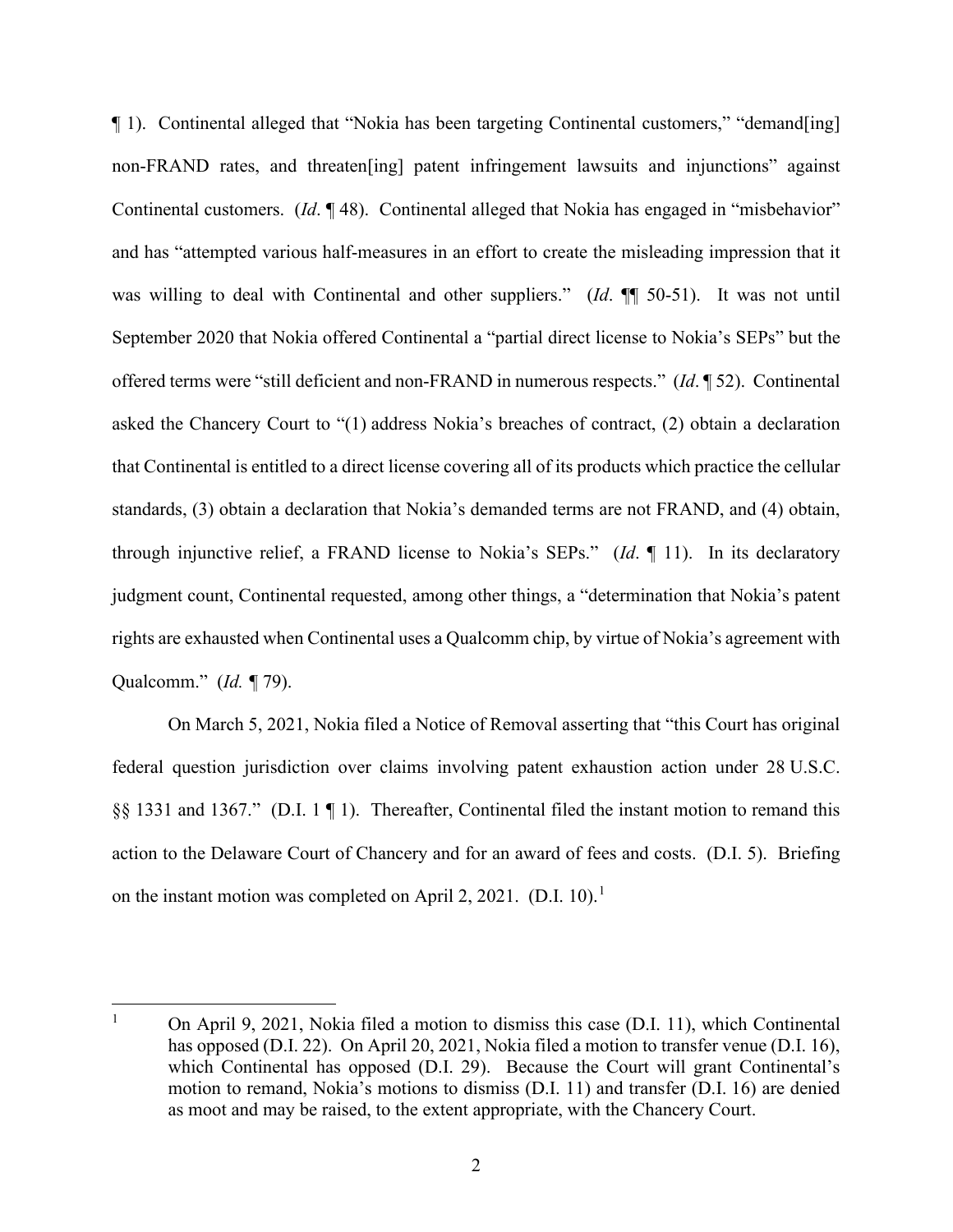#### **II. LEGAL STANDARDS**

'"Federal courts are courts of limited jurisdiction,' possessing 'only that power authorized by Constitution and statute.'" *Gunn v. Minton*, 568 U.S. 251, 256 (2013) (citing *Kokkonen v. Guardian Life Ins. Co. of America,* 511 U.S. 375, 377 (1994)). "[T]he party asserting federal jurisdiction in a removal case bears the burden of showing . . . that the case is properly before the federal court." *Frederico v. Home Depot*, 507 F.3d 188, 193 (3d Cir. 2007) (citing *Samuel–Bassett v. Kia Motors Am., Inc.*, 357 F.3d 392, 396 (3d Cir. 2004)). A district court shall remand a removed case "if at any time before final judgment it appears that the district court lacks subject matter jurisdiction." 28 U.S.C. § 1447(c). The removal statute is strictly construed, requiring remand to state court if any doubt exists over whether removal was proper. *See Shamrock Oil & Gas Corp. v. Sheets*, 313 U.S. 100, 104 (1941).

Federal question jurisdiction is established by 28 U.S.C. § 1331, which provides that "[t]he district courts shall have original jurisdiction of all civil actions arising under the Constitution, laws, or treaties of the United States." Federal courts have exclusive jurisdiction over civil actions "arising under" federal patent law under 28 U.S.C. § 1338(a). That exclusive jurisdiction is not unlimited, however, and " $\S$  1338(a) jurisdiction . . . extend[s] only to those cases in which a wellpleaded complaint establishes either that federal patent law creates the cause of action or that the plaintiff's right to relief necessarily depends on resolution of a substantial question of federal patent law, in that patent law is a necessary element of one of the well-pleaded claims." *Christianson v. Colt Indus. Operating Corp.*, 486 U.S. 800, 808-09 (1988). A case invoking a "federal patent-law defense does not, for that reason alone, 'arise under' patent law" and therefore federal question subject matter jurisdiction might not exist in all cases that reference patent law. *Id*. at 809 (quoting *Franchise Tax Bd. of State of Cal. v. Constr. Laborers Vacation Tr. for S. Cal.*,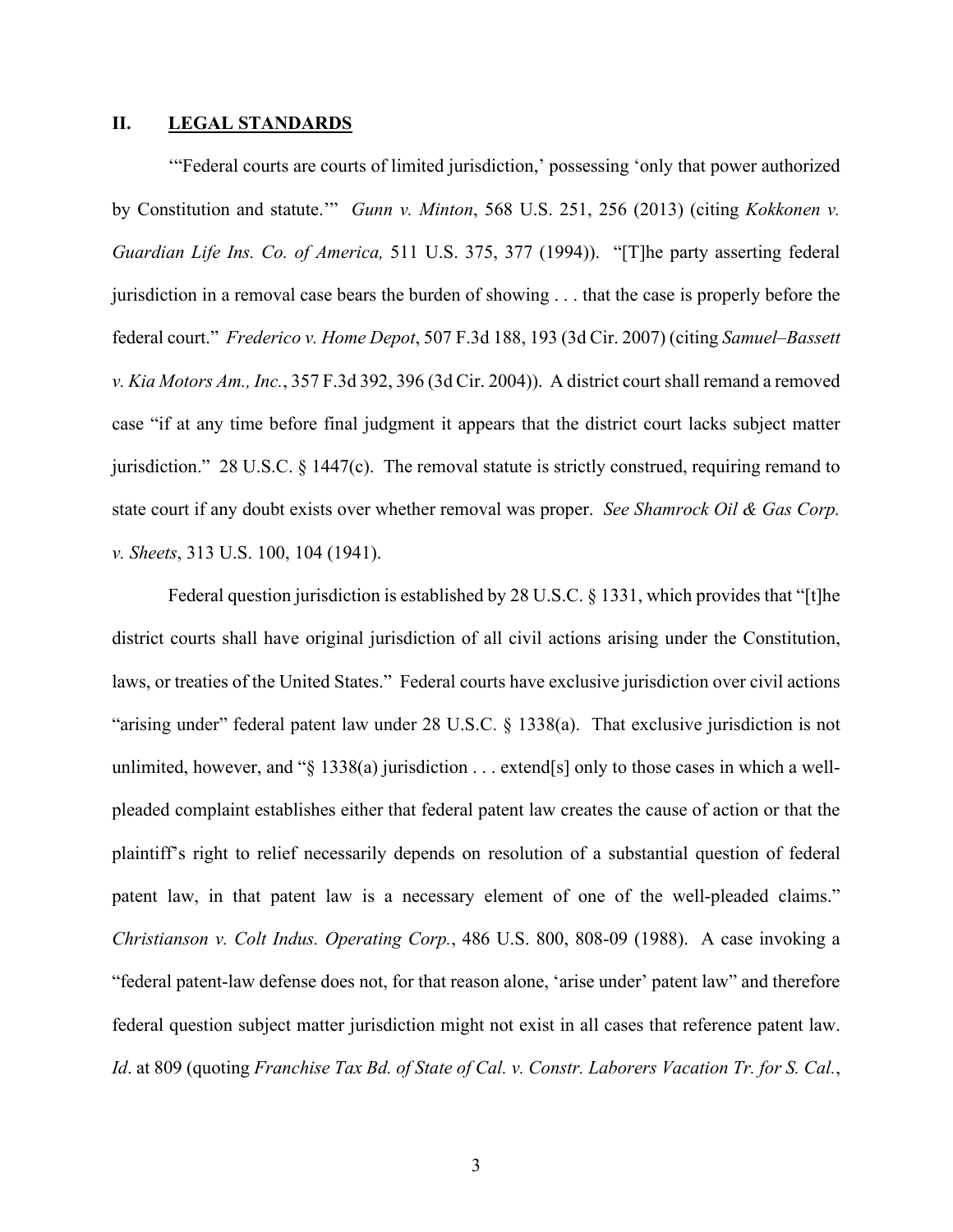463 U.S. 1, 13 (1983)). For a claim to "arise under" patent law, the reason the plaintiff may or may not be entitled to relief for their claim, or the overall success of the claim, must relate to patent law. *See id*. at 809-10.

### **III. DISCUSSION**

Continental argues that the Court should remand this action because, pursuant to 28 U.S.C. § 1447(c), "this case does not raise a question of federal law and, consequently, there is no federal subject matter jurisdiction." (D.I. 5). The Court agrees. As discussed below, Nokia has not shown that Continental's request for a declaratory judgment regarding patent exhaustion created federal question jurisdiction.

## **A. This Court Does Not Have Subject Matter Jurisdiction Over Continental's Breach of Contract Claims**

## **1. Patent Exhaustion, a Defense to Patent Infringement, Does Not Establish Subject Matter Jurisdiction in This Case.**

As noted above, federal patent jurisdiction "extend[s] only to those cases in which a wellpleaded complaint establishes either that federal patent law creates the cause of action or that the plaintiff's right to relief necessarily depends on resolution of a substantial question of federal patent law, in that patent law is a necessary element of one of the well-pleaded claims." *Christianson*, 486 U.S. at 808-09. This two-pronged analysis is sometimes referred to as the "*Christianson* test." To evaluate whether patent law is a necessary element of the well-pleaded claims, a court must look to "the face of the plaintiff's properly pleaded complaint." *Caterpillar Inc. v. Williams*, 482 U.S. 386, 392 (1987). Here, Nokia argues that subject matter jurisdiction exists because Continental's declaratory judgment claim references patent exhaustion. (D.I. 9 at 5).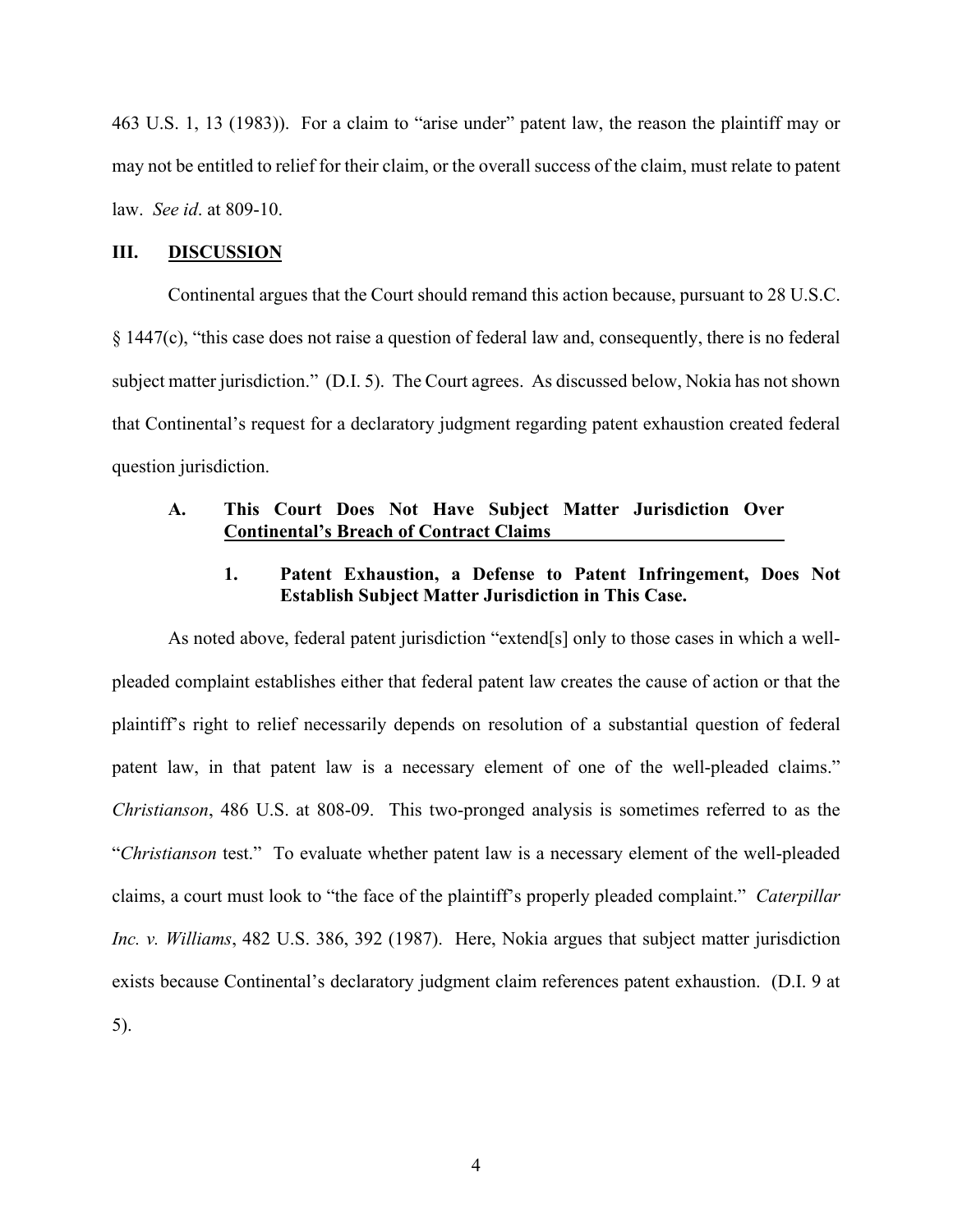The Federal Circuit has held that patent jurisdiction does not extend to a case solely because of reference to a patent law defense. *See ExcelStor Techs., Inc. v. Papst Licensing GmbH & Co. KG*, 541 F.3d 1373 (Fed. Cir. 2008). More specifically, "[a] claim does not arise under the patent laws if a patent issue appears only in a defense to that claim" and "patent exhaustion is a defense to patent infringement, not a cause of action." *Id*. at 1376. In *ExcelStor*, the Federal Circuit determined that federal patent jurisdiction did not exist because "patent law [was] not a necessary element" of analyzing whether the defendants were improperly collecting two sets of royalties in contravention of the licensing agreement. *Id*. at 1377. Because the royalty determinations and interpretation of the licensing agreement were not substantial questions of patent law, and thus not within the ambit of the federal court, the claims were "properly made . . . by state . . . courts, under state law of contract and fraud." *Id*. Therefore, the court determined that citing patent exhaustion as a basis for subject matter jurisdiction showed a "fundamental[] misunderstand[ing] [of] the nature of the patent exhaustion doctrine" because "patent exhaustion is a defense to patent infringement, not a cause of action." *Id*. at 1376.

This Court is persuaded that *ExcelStor* applies here. As in *ExcelStor*, here, patent law is not a "necessary element" of Continental's claim that Nokia has breached its contractual obligations to license SEPs on FRAND terms. It appears that Continental's "right to relief" depends on interpretation of contracts, not patent law, because "Continental's claims are all a function of Nokia's two contracts" and this "require<sup>[s]</sup> the Court to interpret the effect of those two contracts[.]" (D.I. 10 at 2). Therefore, because interpretation of Nokia's two agreements does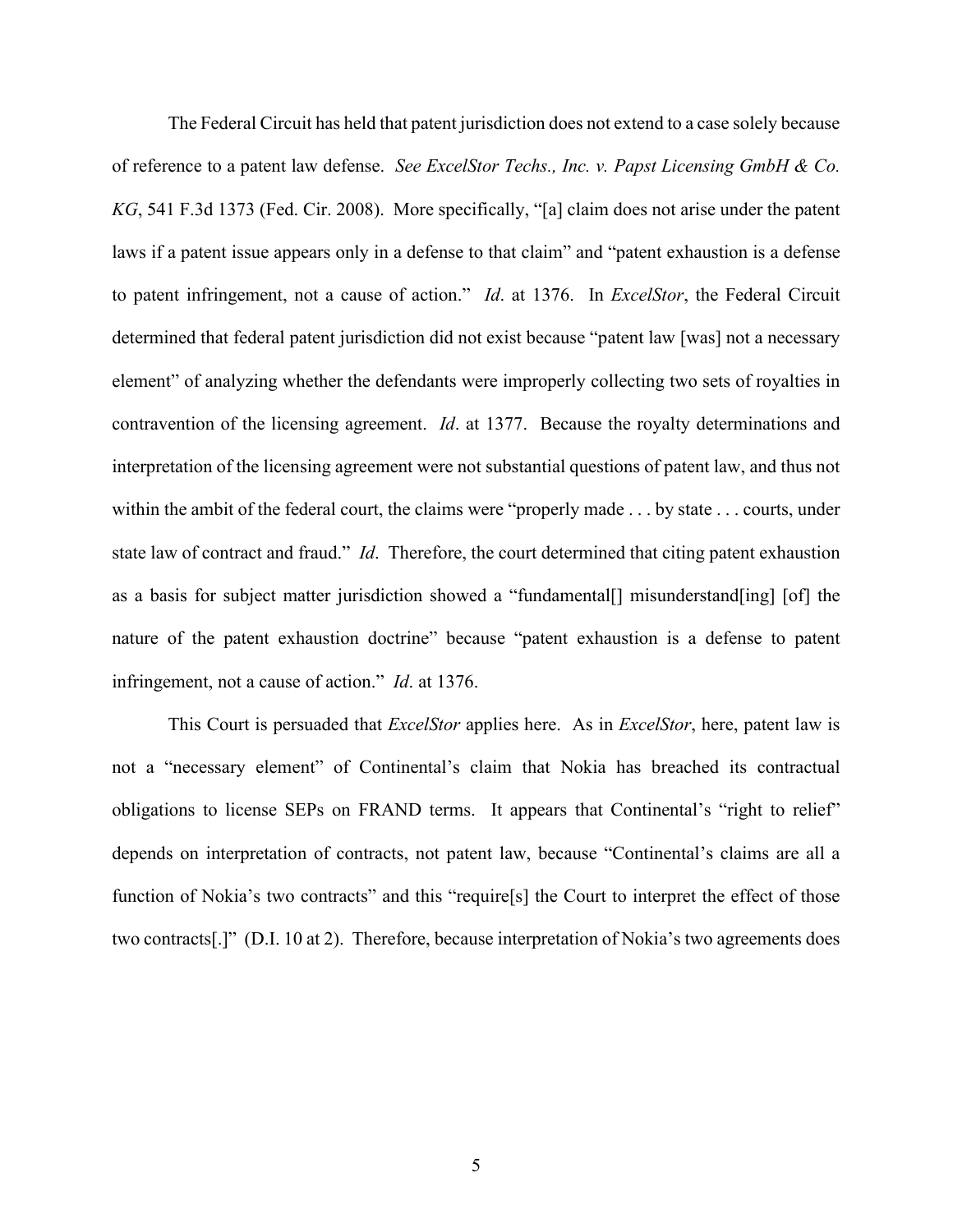not require a patent law determination, this claim is properly made by a state, not a federal, court under state law of contract and the case must be remanded. $2^2$  $2^2$ 

## **2. The Existence of a Hypothetical Patent Infringement Lawsuit Is Insufficient to Establish Subject Matter Jurisdiction in This Case.**

Nokia also contends that the existence of a hypothetical, threatened lawsuit which could be brought against Continental for patent infringement satisfies the requirements for subject matter jurisdiction. (*See* D.I. 9 at 7). In declaratory judgment actions, "the court [will] examine the declaratory *defendant's* hypothetical well-pleaded complaint to determine if subject matter jurisdiction exists." *ABB Inc. v. Cooper Indus.*, *LLC*, 635 F.3d 1345, 1349 (Fed. Cir. 2011) (emphasis in original). Although "a specific threat of infringement litigation by the patentee is not required to establish jurisdiction," *id*. at 1348 (quoting *Hewlett-Packard Co. v. Acceleron LLC*, 587 F.3d 1358, 1362 (Fed. Cir. 2009)), "a substantial controversy [must exist], between parties hav[ing] adverse legal interests, of sufficient immediacy and reality to warrant the issuance of a declaratory judgment." *MedImmune, Inc. v. Genentech, Inc.*, 549 U.S. 118, 127 (2007) (quoting *Maryland Casualty Co. v. Pacific Coal & Oil Co.*, 312 U.S. 270, 273 (1941)).

Here, Nokia asserts that by referencing patent exhaustion Continental is revealing a fear that Nokia will bring a hypothetical suit for patent infringement. (*See* D.I. 9 at 1). But Nokia's arguments are conclusory at best. Nokia points to no facts in the record, or any prior statements made by Continental that suggest that Continental's true motive behind the reference to patent exhaustion in its declaratory judgment claims is fear of patent infringement litigation from Nokia. (D.I. 10 at 5). Moreover, even if this Court were to agree with Nokia as to Continental's motives,

<span id="page-6-0"></span><sup>2</sup> The Court disagrees that *ExcelStor*is inapplicable, as Nokia argues, because "[t]he patentee in ExcelStor . . . could not bring an infringement action because its prior patent infringement suit was dismissed *with prejudice* following settlement." (D.I. 9 at 8) (emphasis in original).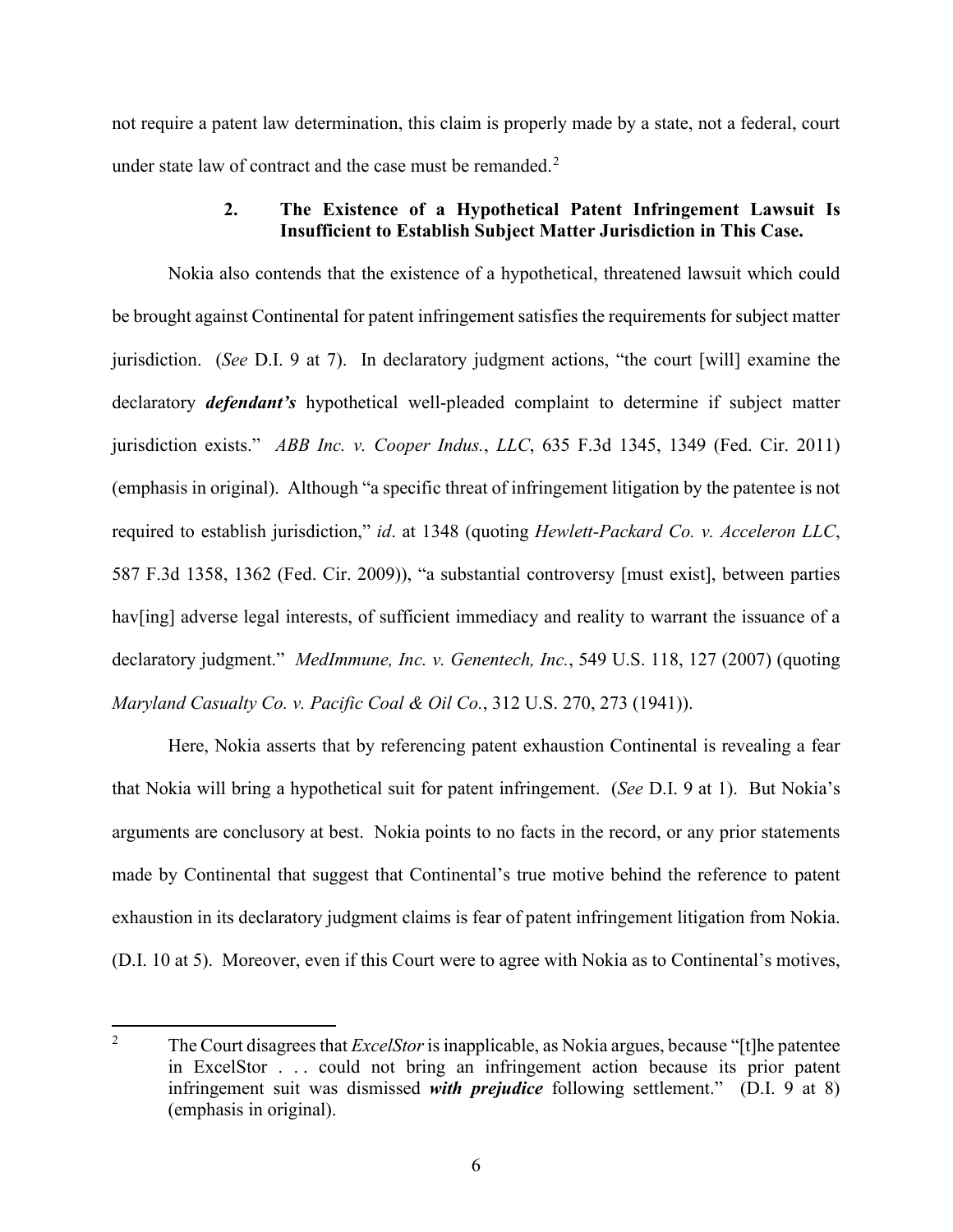there is still a lack of sufficient immediacy and reality of such a patent infringement action to give rise to subject matter jurisdiction. *See SanDisk Corp. v. STMicroelectronics, Inc.*, 480 F.3d 1372, 1380-81 (Fed. Cir. 2007) (stating that "declaratory judgment jurisdiction generally will not arise merely on the basis that a party learns of the existence of a patent owned by another or even perceives such a patent to pose a risk of infringement, without some affirmative act by the patentee."); *see also Allied Min. Prod., Inc. v. Osmi, Inc.*, 870 F.3d 1337, 1339 (Fed. Cir. 2017) (concluding that "[d]eclaratory judgment jurisdiction requires some affirmative act by the patentee" and threatening litigation against plaintiff's customers was not considered an affirmative act); *see also ABB Inc.*, 635 F.3d at 1349 (quoting *MedImmune, Inc. v. Genentech*, *Inc.*, 549 U.S. 118, 127 (2007)) ("there was a controversy 'of sufficient immediacy and reality' surrounding infringement 'to warrant the issuance of a declaratory judgment.'"). Nokia has not initiated, or even threatened, an infringement lawsuit against Continental. To the contrary, Nokia has expressly disavowed the possibility of such a lawsuit. (D.I. 10 at 5).<sup>[3](#page-7-0)</sup>

### **B. Continental Is Not Entitled to Attorney's Fees and Costs**

Continental requests attorney's fees and costs for improper removal under 28 U.S.C. § 1447(c) citing "the lack of merit in Nokia's decision to remove." (D.I. 6 at 2). Section 1447(c) provides that "[a]n order remanding the case may require payment of just costs and any actual expenses, including attorney fees, incurred as a result of the removal." 28 U.S.C. § 1447(c). Payment of attorney's fees and costs is only appropriate if "the removing party lacked an

<span id="page-7-0"></span><sup>&</sup>lt;sup>3</sup> In prior litigation with Continental arising out of the current FRAND licensing dispute, Nokia successfully argued that Continental's declaratory judgment claim was not ripe because Nokia had not "threatened Continental with infringement litigation, an injunction proceeding, or other denial of access to patented technology." *Continental Automotive Systems, Inc., v. Avanci, LLC*, et. al., No. 19-2933, D.I. 270-1 at 1 (N.D. Tex. July 23, 2019).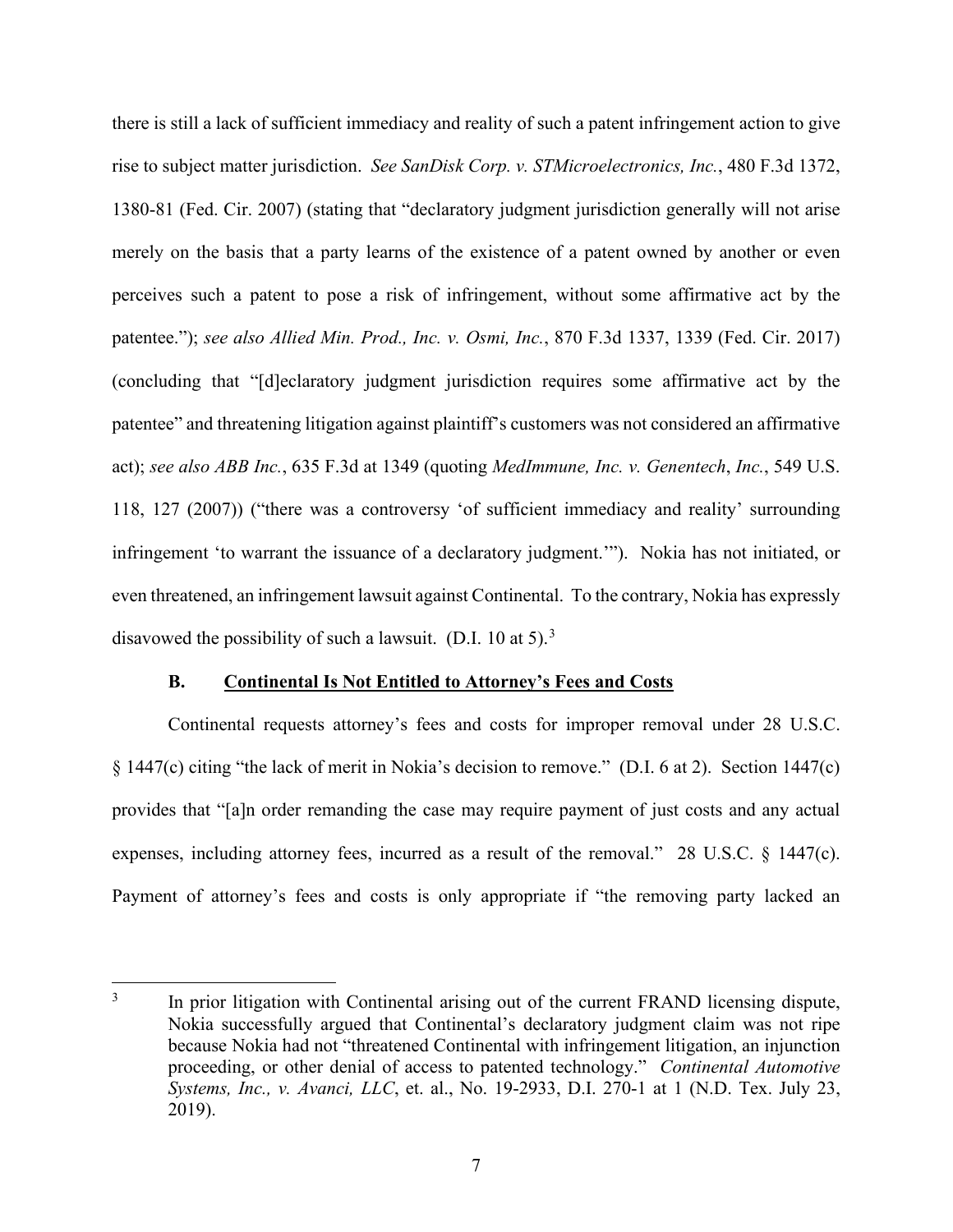objectively reasonable basis for seeking removal." *Martin*, 546 U.S. at 141; *Branson v. Mestre,*  2017 WL 2615749, at \*6 (D. Del. June 16, 2017) (quoting *Martin v. Franklin Capital Corp.*, 546 U.S. 132, 141 (2005)). Here, however, the Court cannot find that removal was objectively unreasonable because Defendant's subject matter jurisdiction argument is "not without arguable support." *Soares v. Cont'l Motors, Inc*, 2020 WL 4437296, at \*5 (D. Del. Aug. 3, 2020). Therefore, Continental's request for attorney's fees and costs is denied.

### **IV. CONCLUSION**

For the foregoing reasons, the Court grants Nokia's motion to remand, but denies the request for attorney's fees and costs. An appropriate order will issue.